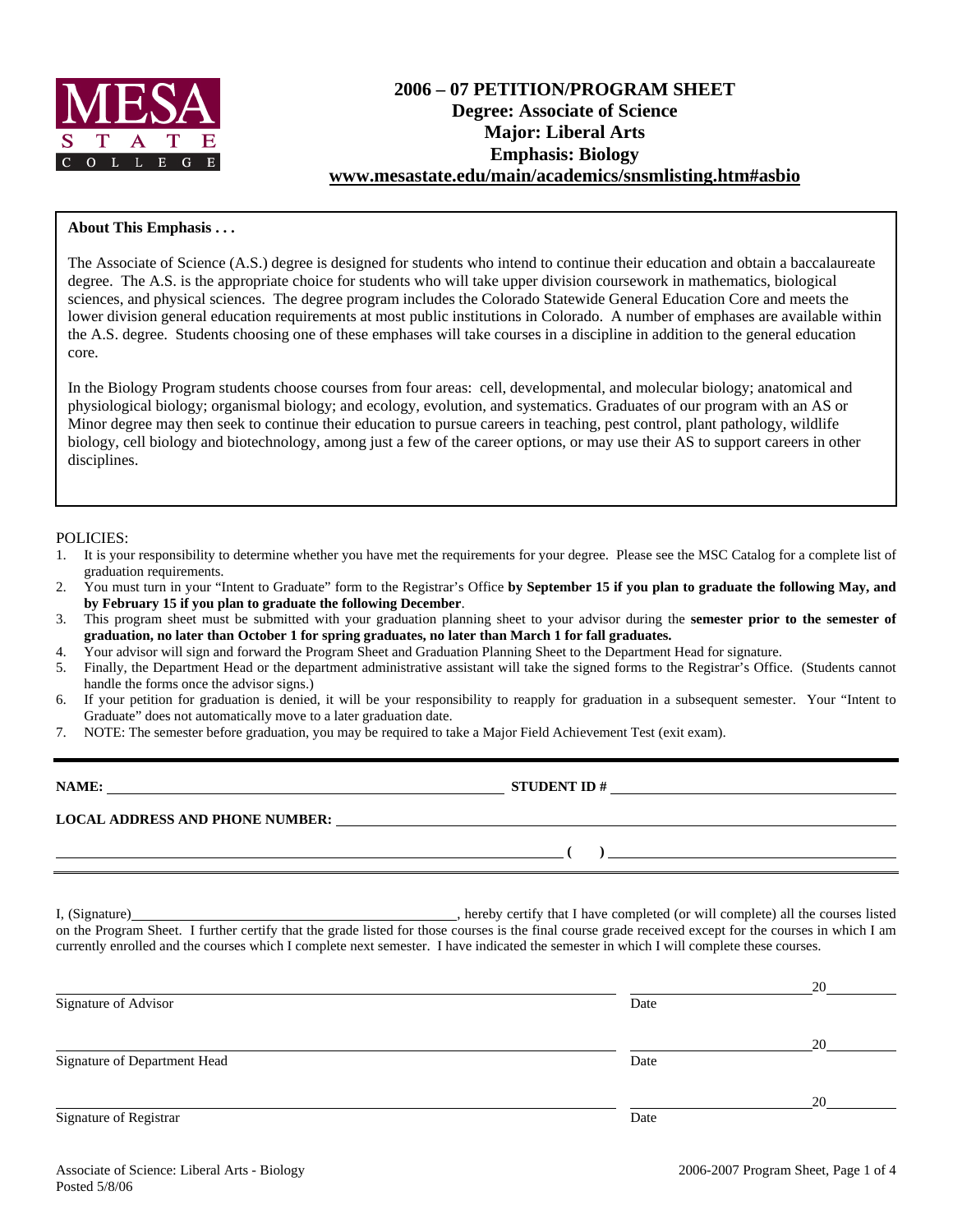- 60 semester hours are required for the Associate of Science degree. Must meet the academic residency requirements.
- A cumulative grade point average of 2.0 or higher must be maintained for all courses taken.
- A grade of "C" or higher must be earned in all courses within the Biology Emphasis.
- A grade of "C" or higher must be earned in all general education courses in order to be accepted for the transfer under the Core Transfer Agreements.
- No double counting is allowed between general education requirements and major requirements.
- It is recommended that students work closely with a faculty advisor when selecting appropriate courses and scheduling classes.

| <b>GENERAL EDUCATION REQUIREMENTS</b> (33 Semester Hours)                                                                    |               |                |       |      |      |           |                                                                                                                                       |            |                |       |      |      |           |
|------------------------------------------------------------------------------------------------------------------------------|---------------|----------------|-------|------|------|-----------|---------------------------------------------------------------------------------------------------------------------------------------|------------|----------------|-------|------|------|-----------|
| No.<br>Course                                                                                                                | Credit        | Grade          |       | Term | Year | Trns/Subs | Course                                                                                                                                | No.        | Credit         | Grade | Term | Year | Trns/Subs |
| English and Speech: ENGL 111 and 112, SPCH 102 (9 semester                                                                   |               |                |       |      |      |           | Social and Behavioral Sciences: (6 Semester Hours)                                                                                    |            |                |       |      |      |           |
| hours, must earn a grade of "C" or above in ENGL 111 and 112)                                                                |               |                |       |      |      |           | (Minimum of 2 different disciplines)                                                                                                  |            |                |       |      |      |           |
| <b>ENGL</b><br>111                                                                                                           | $\frac{3}{2}$ |                |       |      |      |           |                                                                                                                                       |            |                |       |      |      |           |
| <b>ENGL</b><br>112                                                                                                           |               | $\mathbf{3}$   |       |      |      |           |                                                                                                                                       |            |                |       |      |      |           |
| <b>SPCH</b><br>102                                                                                                           |               | $\mathfrak{Z}$ |       |      |      |           |                                                                                                                                       |            |                |       |      |      |           |
|                                                                                                                              |               |                |       |      |      |           |                                                                                                                                       |            |                |       |      |      |           |
| <b>Physical Sciences/Math/Statistics (12 semester hours)</b>                                                                 |               |                |       |      |      |           | <b>Humanities</b> (6 semester hours)                                                                                                  |            |                |       |      |      |           |
| Science (minimum 8 semester hours; choose from CHEM 131/131L,<br>132/132L; GEOL 111/111L, 112/112L; PHYS 111/111L, 112/112L) |               |                |       |      |      |           | (Minimum of 2 different disciplines)                                                                                                  |            |                |       |      |      |           |
|                                                                                                                              |               |                |       |      |      |           |                                                                                                                                       |            |                |       |      |      |           |
|                                                                                                                              |               |                |       |      |      |           |                                                                                                                                       |            |                |       |      |      |           |
|                                                                                                                              |               |                |       |      |      |           |                                                                                                                                       |            |                |       |      |      |           |
|                                                                                                                              |               |                |       |      |      |           |                                                                                                                                       |            |                |       |      |      |           |
|                                                                                                                              |               |                |       |      |      |           |                                                                                                                                       |            |                |       |      |      |           |
| Math/Statistics (minimum 4 semester hours, Math 113 or higher, must earn a "C" or above)                                     |               |                |       |      |      |           |                                                                                                                                       |            |                |       |      |      |           |
|                                                                                                                              |               |                |       |      |      |           |                                                                                                                                       |            |                |       |      |      |           |
|                                                                                                                              |               |                |       |      |      |           |                                                                                                                                       |            |                |       |      |      |           |
|                                                                                                                              |               |                |       |      |      |           | *MATH 151 may count as the general education mathematics requirement. This will leave a balance of 9 hours of free general electives. |            |                |       |      |      |           |
|                                                                                                                              |               |                |       |      |      |           |                                                                                                                                       |            |                |       |      |      |           |
|                                                                                                                              |               |                |       |      |      |           |                                                                                                                                       |            |                |       |      |      |           |
|                                                                                                                              |               |                |       |      |      |           |                                                                                                                                       |            |                |       |      |      |           |
|                                                                                                                              |               |                |       |      |      |           |                                                                                                                                       |            |                |       |      |      |           |
|                                                                                                                              |               |                |       |      |      |           | Kinesiology (2 semester hours) KINE/HPWA 100 and one KINA/HPWE/Selected DANC courses                                                  |            |                |       |      |      |           |
| Course                                                                                                                       | <u>No.</u>    | Credit         | Grade | Term | Year | Trns/Subs | Course                                                                                                                                | <u>No.</u> | Credit         | Grade | Term | Year | Trns/Subs |
| <b>KINE/HPWA</b>                                                                                                             | 100           | $\overline{1}$ |       |      |      |           | KINA/HPWE                                                                                                                             |            | $\frac{1}{2}$  |       |      |      |           |
|                                                                                                                              |               |                |       |      |      |           |                                                                                                                                       |            |                |       |      |      |           |
|                                                                                                                              |               |                |       |      |      |           | Biology Emphasis Core Requirements (25 Semester Hours) Must earn a "C" or above in each course.                                       |            |                |       |      |      |           |
|                                                                                                                              |               |                |       |      |      |           |                                                                                                                                       |            |                |       |      |      |           |
| Course                                                                                                                       | <u>No.</u>    | Credit         | Grade | Term | Year | Trns/Subs | Course                                                                                                                                | <u>No.</u> | Credit         | Grade | Term | Year | Trns/Subs |
| <b>BIOL</b>                                                                                                                  | 105           | 4              |       |      |      |           | <b>BIOL</b>                                                                                                                           | 107        | $\overline{3}$ |       |      |      |           |
| <b>BIOL</b>                                                                                                                  | 105L          | $\overline{1}$ |       |      |      |           | <b>BIOL</b>                                                                                                                           | 107L       | $\overline{2}$ |       |      |      |           |
| <b>BIOL</b>                                                                                                                  | 106           | $\overline{3}$ |       |      |      |           |                                                                                                                                       |            |                |       |      |      |           |
| <b>BIOL</b>                                                                                                                  | 106L          | 2              |       |      |      |           |                                                                                                                                       |            |                |       |      |      |           |
|                                                                                                                              |               |                |       |      |      |           |                                                                                                                                       |            |                |       |      |      |           |
|                                                                                                                              |               |                |       |      |      |           | Required Biology Specialization Courses (10 Semester Hours) To be selected in consultation with student's advisor                     |            |                |       |      |      |           |
| Course                                                                                                                       | No.           | Credit         | Grade | Term | Year | Trns/Subs | Course                                                                                                                                | <u>No.</u> | Credit         | Grade | Term | Year | Trns/Subs |
|                                                                                                                              |               |                |       |      |      |           |                                                                                                                                       |            |                |       |      |      |           |
|                                                                                                                              |               |                |       |      |      |           |                                                                                                                                       |            |                |       |      |      |           |
|                                                                                                                              |               |                |       |      |      |           |                                                                                                                                       |            |                |       |      |      |           |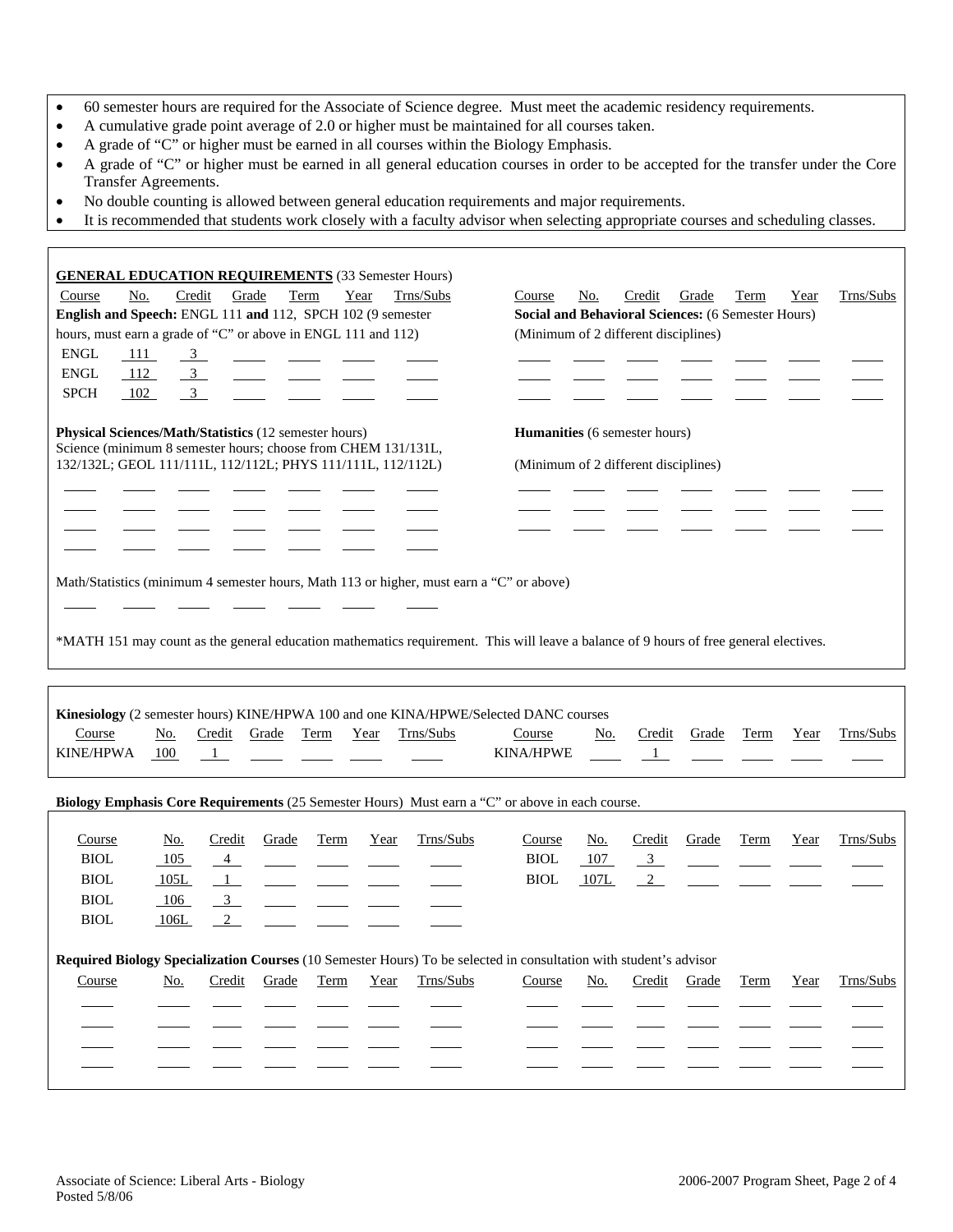## **GENERAL EDUCATION REQUIREMENTS** (minimum 33 Semester Hours)

**English and Speech – 9** Semester Hours ENGL 111 **and** ENGL 112 **or** ENGL 129 *(by permission)* **And** SPCH 102 (required)

See current Mesa State College Catalog for list of courses that fulfill the requirements below.

#### **Mathematics and Science – minimum 12** Semester Hours

Minimum 4 semester hours in Math and minimum 8 semester hours in Science. Both lecture and Lab must be taken in all courses having both.

**Humanities – 6** semester hours. Minimum of two different disciplines required.

**Social and Behavioral Sciences – 6** semester hours. Minimum of two different disciplines required.

### **OTHER REQUIREMENTS** (2 Semester Hours)

**Kinesiology – 2** Semester Hours

Each student must take KINE/HPWA 100 together with one KINA/HPWE/Selected DANC course. See current catalog for listing.

**Biology Emphasis Requirements** (25 Semester Hours) A "C" or higher is required for all classes in the Biology emphasis

Required Core Courses

- BIOL 105 Attributes of Living Systems
- BIOL 105L Attributes of Living Systems Laboratory
- BIOL 106 Principles of Animal Biology
- BIOL 106L Principles of Animal Biology Laboratory
- BIOL 107 Principles of Plant Biology
- BIOL 107L Principles of Plant Biology Laboratory
- Required Biology Specialization Courses
	- 10 semester hours selected in consultation with student's advisor

Students are required to participate in exit examinations or other programs deemed necessary to comply with the college accountability requirement. All degree requirements must be completed as described above. Any exceptions or substitutions must be recommended in advance by the faculty advisor and approved by the Department Head.